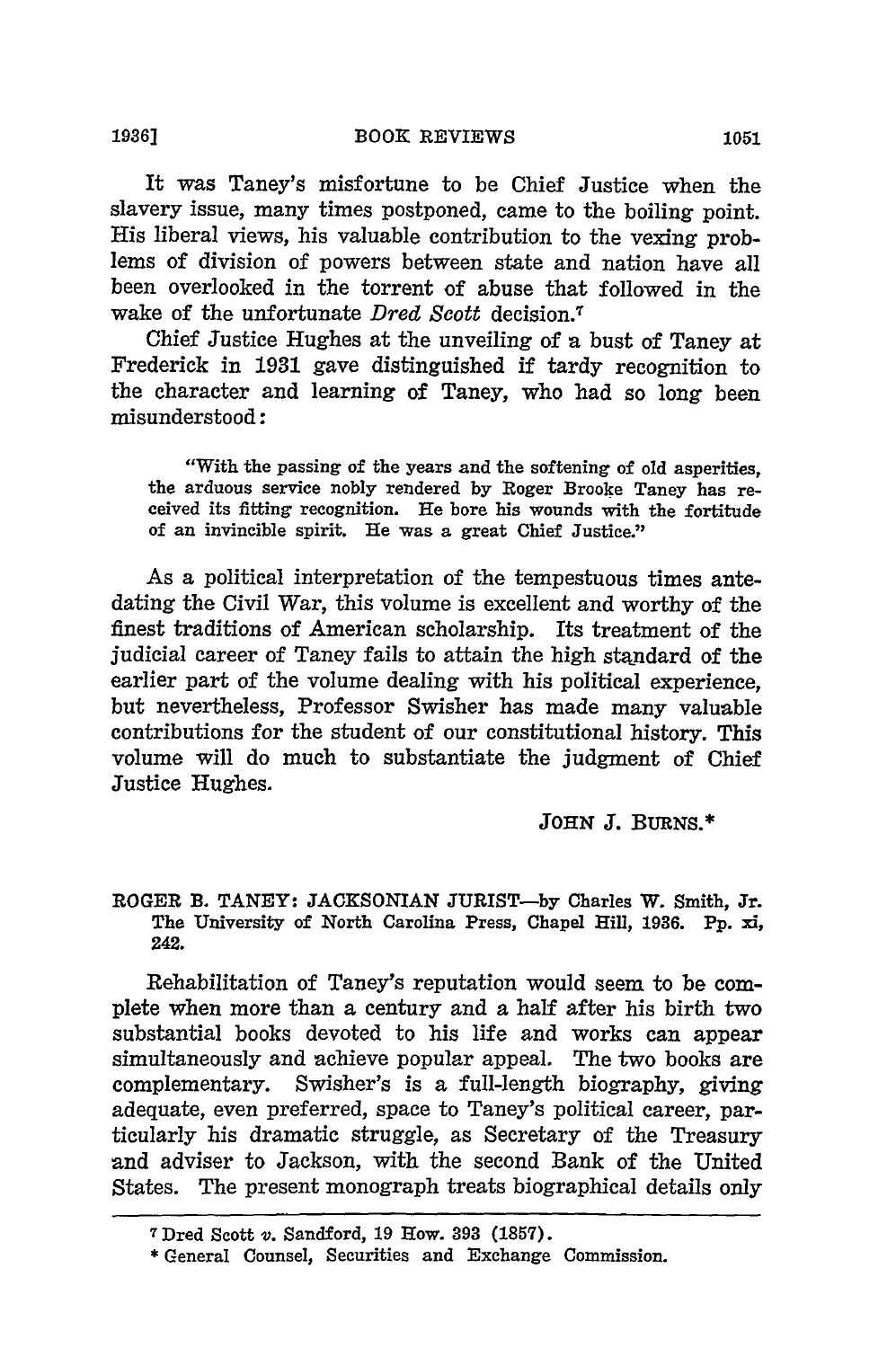summarily, and is restricted almost entirely to consideration of Taney's basic philosophical ideas.

There is much about Taney which should appeal, even carry its lesson, to us of the present day. If we apply modern labels, Taney was a great liberal judge. As such he had almost all the virtues of the great jurist and only perhaps to a limited extent the vices, if those things be vices which brought his illustrious predecessor, Marshall, eternal and abiding fame. And yet he is chiefly known and has been derided and contemned for the latter, only lately and tardily respected for the former. At a crucial time he and his colleagues tried to assume leadership in the solution of grave social and political problems. They failed because the country was not willing to abide juridical settlement of such issues. And so the *Dred Scott case* has come to be a synonym for judicial error, though it is but the logical outcome of what, through tradition now settled, we expect and must accept from our judges.

We are prone nevertheless to forget Taney's real contributions to law and government. **He** came to the Court at a time when democratic principles were regaining sway of men's minds and he furthered the trend away from interferences with legislative activities. To do this he had to break some of the shackles forged **by** the great Marshall. Almost his first judicial act was his opinion in the *Charles River Bridge case,1* limiting the theory of *Dartmouth College v. Woodward 2* (that a corporate franchise was an imperishable contract) to the holding that the legislature could not be considered to have bartered away the public rights in perpetuity unless it had said so expressly. This decision, condemned by Story and Kent, was, it is now admitted, absolutely essential, not merely for the development of orderly governmental processes, but also for the advancement of industry, if it were not to be kept in straitjackets set by early monopoly grants. Taney developed also the idea of state police power as an attribute of sovereignty which limited property rights and which could not be bargained away. He stood for the rights of men against government in war time; he established a workable view of interstate commerce which would allow scope for proper state regulation not in opposition to federal control; and he asserted the supremacy of the national government against state nullification. He believed in the oper-

**I** Charles River Bridge v. Warren Bridge, **11** Pet. 420 **(1837).**

<sup>2</sup>**Trustees** of Dartmouth College v. Woodward, 4 Wheat. **518 (181).**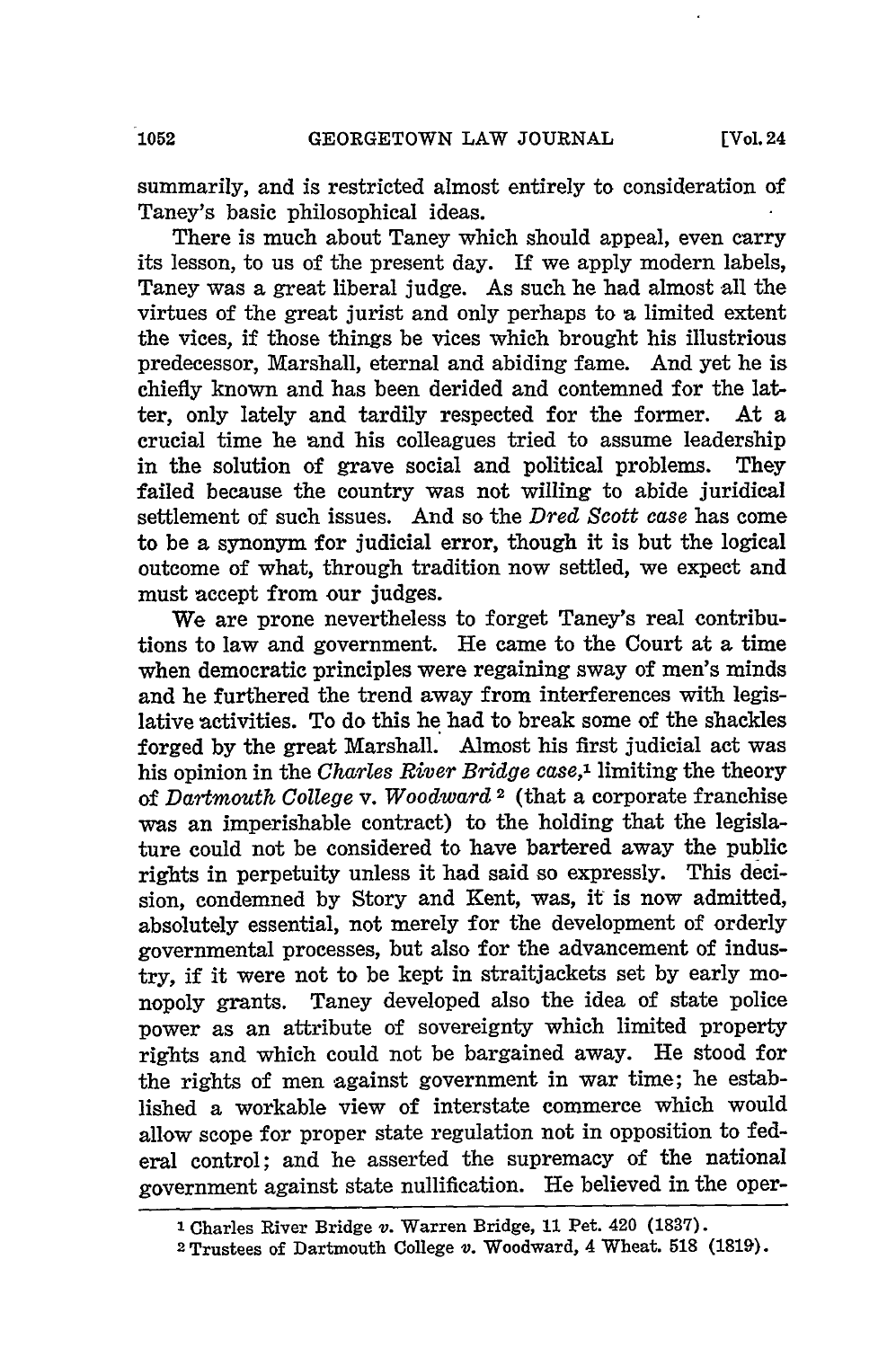ation of true democratic principles, with the people as ultimate ruler. **He** also upheld a *national* government as well as the rights of man, and the fears he expressed lest the country be dominated **by** large money interests might have been stated **by** either the elder or the later Roosevelt. In short had he not yielded to a desire, made wholly natural **by** our governmental set-up, of playing divinity in the rôle of judge, his fame would doubtless be secure.

Yet in a way Taney came to assume the Messianic rôle by chance. As is well known, the Court's first view was that the decision in the *Dred Scott case* 3 should be limited to procedural issues. But a dissenting judge-a perpetual candidate for the presidency for over a quarter of a century-announced his purpose to make a full statement of views on slavery and the relation of South and North. So all the justices decided to settle once and for all these burning problems, and put the country at rest about them, even though the narrow judicial issues did not require it, So likewise have later justices felt that forthright pronouncements might settle disputes more weighty than those merely before the Court. Such at least has been contemporary criticism of the *Schechter case,4* the *Railroad Retirement Act case,5* or the *TVA case.6* If one could eliminate the burning moral issues which had gotten inextricably woven into the problems of slavery and nullification, what the majority did in the *Dred Scott case* would not seem so strange. For they asserted the power of the national government through the Court to preserve the economic institution upon which they believed Southern prosperity to depend, until it was properly abolished **by** the people themselves. Taney always asserted the right of the people to change their form of government as set forth in the Constitution; nowhere does he make any appeal to any natural law, higher than that declared **by** the people. And the interpretation of the Constitution as protecting one important form of property was in the best Marshallian tradition.

As prophets, too, the justices of **1857** were not so far wrong. For the harsh way finally chosen to uproot slavery did destroy the civilization of the South and forced its rebuilding after long years of pain and anguish. Could slavery have been abolished

<sup>3</sup> Dred Scott *v.* Sandford, **19** How. **393 (1857).**

**<sup>4</sup>**Schechter *v.* United States, **295 U. S.** 495 **(1935).**

**<sup>5</sup>**Railroad Retirement Board v. Alton R. Co., 295 **U.** *S.* **330 (1935).**

**<sup>6</sup>** Ashwander *et al. v.* Tennessee Valley Authority *et al.,* No. 403-4, Oct. Term, **1935,** decided February **17, 1936.**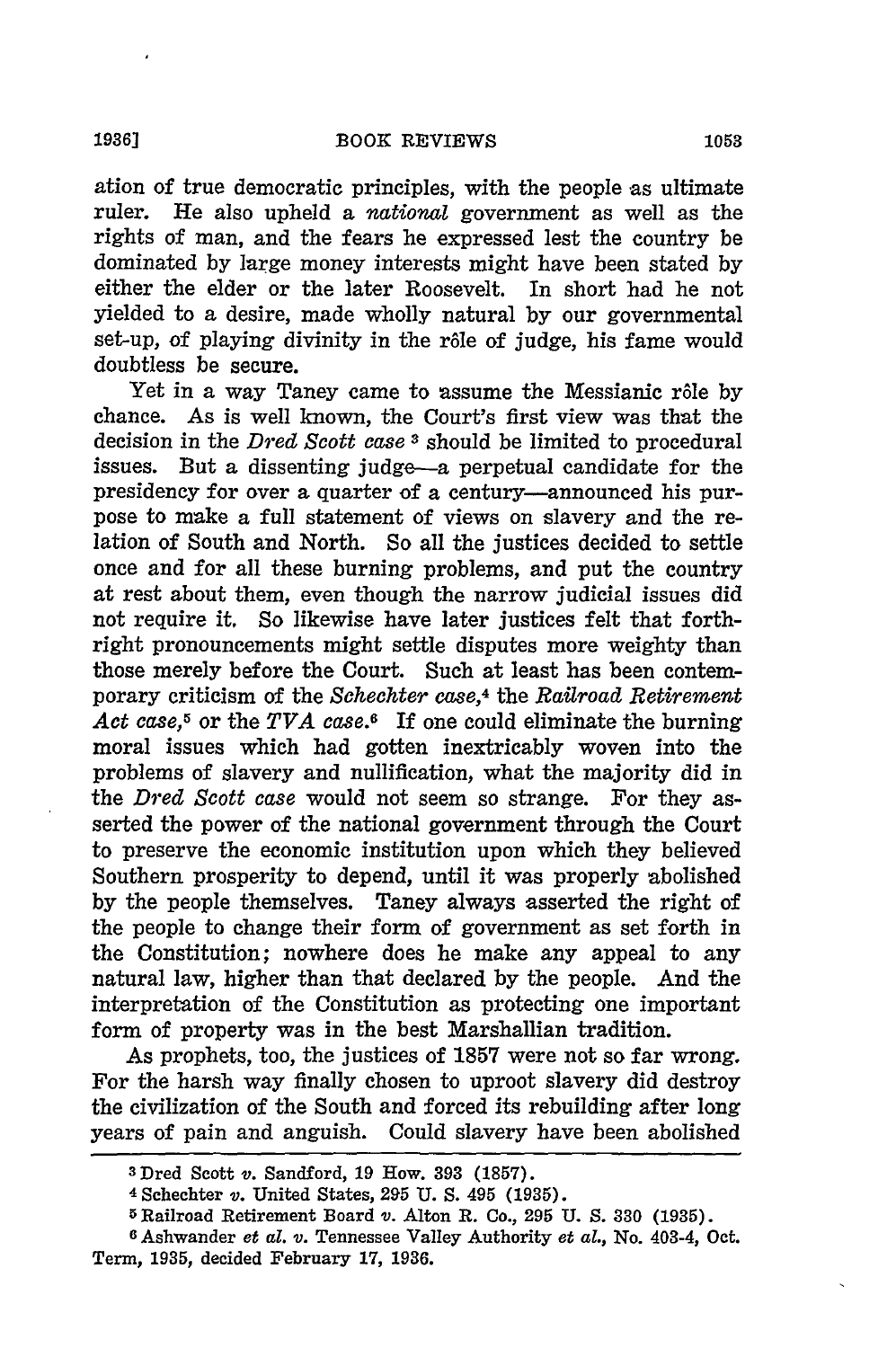in some more tempered way, the South might well have reached an economic adjustment to its abolition without the tragic ruin and desolation which it has had to suffer. The only thing the justices did not foresee was that in the long run judges will not and cannot be accepted as arbiters of the political destiny of nations.

The present volume, devoted as it is to an exposition of Taney's views, very well brings out many of the attributes of Taney's faith referred to above-his devotion to popular sovereignty and the democratic principle, his protection of the legislative power in general, his support of the rights of men. Taken with Swisher's longer biography, it affords an adequate picture of a real personage, interesting not merely because of the historic part he has played in our history, but also for a kind of obstinate and unflinching courage, having no regard for consequences, which betokens respect, if not affection. It is true that the book **by** itself gives only a half view, for a man's whole life and environment are of the utmost importance in considering his views as judge. Taney's Maryland background, leading up to his struggle with the Bank of United States, had a shaping influence on his career, and he never deviated from the views he early acquired. One understands his philosophy best in the light of this personal history. Thus the book runs some danger of falling between the two stools of the short critical essay and the extended biography. There is a considerable repetition of ideas, and even of specific quotations, as of Brandeis' recent use of Taney's language, in the several chapters. One sees a danger, too, in attempting to develop too rounded a philosophy from the mosaic of various judicial opinion. Thus the author, relying on Taney's solicitude lest state legislative power should be restricted, suggests that Taney might well have agreed with the later decision banning Congressional action against child labor. It seems to me the odds are rather the other way, for Taney supported the national power and only upheld state acts as filling gaps left in federal regulation of interstate commerce.

Notwithstanding some such doubts as to the complete success with which the author has accomplished his objective, one can well be grateful to him for demonstrating once again the paradoxes which under our governmental scheme our greatest judges present. The bitter tumult which followed the *Dred Scott case* seems to us but the echoes of a distant past. Is it, however? This morning I opened my newspaper to read the